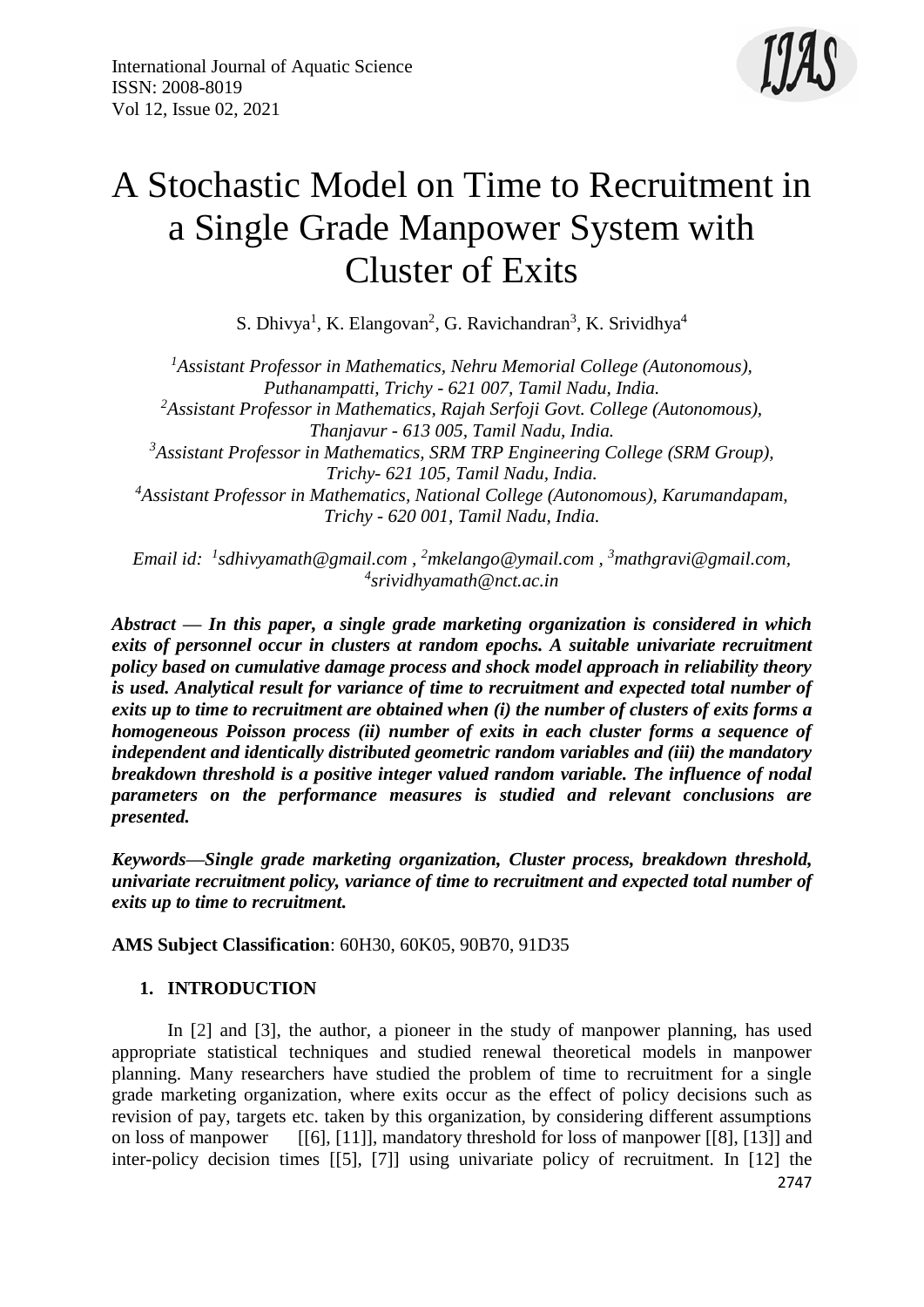

authors have obtained long run average cost for single grade marketing organization by assuming the threshold as a constant and survival time process as a geometric process using univariate policy of recruitment. In the above cited work involving policy decisions, separate epochs for policy decisions and exits are not considered, in spite of the fact that such separate epochs are more realistic. In this context, the author in [4] has studied the problem of time to recruitment for a single grade manpower system with different epochs for decisions and exits when the system has a mandatory breakdown threshold using a method different from the conventional method which uses Laplace transform. In [10] the author has studied the work in [4] when the system has optional and mandatory breakdown thresholds for different wastages. In [1] the author has obtained the variance of time to recruitment for a single grade manpower system, where depletion of manpower occurs due to (i) voluntary and involuntary exits of personnel from the organization and (ii) breaks taken by personnel working in the organization, under different assumptions on inter-exit times and inter-breaking decision times using univariate policy of recruitment. Recently, in [9] the authors have studied the problem of time to recruitment for a three graded marketing organization by considering two different cluster processes due to exits and transfers with new extended threshold for loss of manpower. In the present paper, the problem of time to recruitment for a single grade marketing organization in which exits of personnel occur in clusters at random epochs is discussed. A stochastic model is constructed with suitable assumptions on the cluster process, number of exits in any cluster and the mandatory breakdown threshold. A univariate recruitment policy is used and variance of time to recruitment, average number of clusters of exits up to time to recruitment and the total number of exits up to time to recruitment are determined for the present model. A numerical illustration with findings and conclusion are presented for a better understanding.

## **2. MODEL DESCRIPTION AND ANALYSIS**

Consider a marketing organization consisting of one grade (referred as a system) in which clusters of exits of personnel takes place at random epochs in  $(0, \infty)$ . Let  $B(t)$  be the number of clusters of exits in  $(0 t]$ . It is assumed that  ${B(t)}$ ;  $t \ge 0$ } is a Poisson process with rate  $b, b > 0$ . Let  $X_i$  be the number of exits in the  $i^{th}$  cluster,  $i = 1, 2, 3, ...$ . It is assumed that  $\{X_i\}_{i=1}^{\infty}$  form a sequence of independent random variables following decaptivated geometric distribution with parameter  $p$ ,  $0 < p < 1$ .

Let  $C(t)$  be the total number of exits in  $B(t)$  clusters in  $(0 t]$ . Note that  $C(t) =$  $\sum_{i=1}^{B(t)} X_i$  $E_{i=1}^{B(t)} X_i$ . Let Y be a positive integer valued random variable representing the mandatory random breakdown threshold level for the cumulative number of exits in the system with mean  $E(Y)$  and variance  $V(Y)$ . It is assumed that Y is independent of  $B(t)$ , for all  $t \ge 0$  and  $X_i$ ,  $i = 1,2,3,...$  The univariate recruitment policy states that recruitment is done when the total number of exits exceeds the mandatory breakdown threshold. Let T be the random variable denoting the time to recruitment with mean  $E(T)$  and variance  $V(T)$ .

## **3. MAIN RESULT**

From the recruitment policy, the tail distribution of time to recruitment is given by  
\n
$$
P[T > t] = P[C(t) \le Y].
$$
\n(1)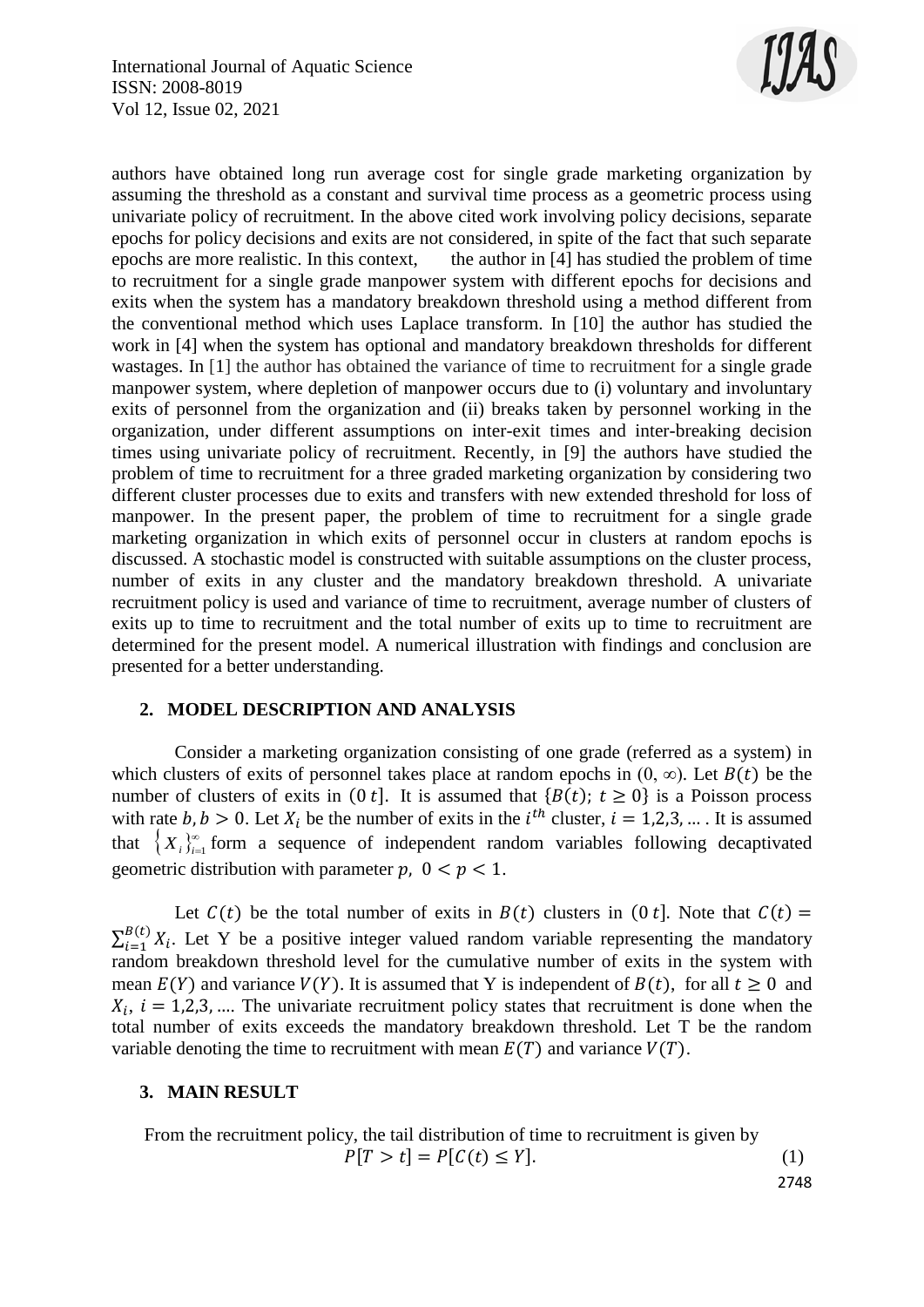International Journal of Aquatic Science ISSN: 2008-8019 Vol 12, Issue 02, 2021



Conditioning upon the event  $[Y=m]$  and noting that  $C(t)$  and Y are independent, we get  $P[T > t] = \sum_{m=1}^{\infty} P[Y = m] \{ P[C(t) = 0] + \sum_{n=1}^{m} P[C(t) = n] \}$ (2)

Since  $C(t)$  is a randomly indexed partial sum indexed by the Poisson process { $B(t)$ ;  $t \ge$ 0}

with independent and identically distributed decaptivated geometric random variables as summands, we note that

$$
P[C(t) = 0] = e^{-bt}
$$

and

$$
P[C(t) = n] = e^{-bt} \sum_{r=1}^{n} \frac{1}{r!} {n-1 \choose r-1} (btp)^r (1-p)^{n-r}, \ n = 1,2,3,...
$$
 (3)  
From (2) and (3), it can be shown that

$$
P[T > t] = e^{-bt} + \sum_{m=1}^{\infty} P[Y = m] \sum_{n=1}^{m} (1 - p)^n \sum_{r=1}^{n} \frac{1}{r!} {n-1 \choose r-1} \left(\frac{bp}{1-p}\right)^r t^r e^{-bt}.
$$
 (4)

We now determine  $E(T)$  and  $V(T)$  from (4). We know that

$$
E(T^r) = r \int_0^\infty t^{r-1} P[T > t] dt, r = 1,2,3,...
$$
(5)  
From (4), (5) and taking  $r - 1 = l$ , it can be shown that  

$$
E(T) = \frac{1}{b} + \frac{1}{b} \sum_{m=1}^\infty P[Y = m] \sum_{n=1}^m (1 - p)^n \left(\frac{p}{1 - p}\right) \sum_{l=0}^{n-1} {n - 1 \choose l} \left(\frac{p}{1 - p}\right)^l.
$$

$$
= \frac{1}{b} + \frac{1}{b} \sum_{m=1}^\infty P[Y = m] \sum_{n=1}^m (1 - p)^n \left(\frac{p}{1 - p}\right) \left(1 + \frac{p}{1 - p}\right)^{n-1}.
$$

$$
E(T) = \frac{1}{b} + \frac{p}{b} \sum_{m=1}^\infty m P[Y = m]
$$

$$
\text{i.e } E(T) = \frac{1}{b} \{1 + pE[Y]\}.
$$
(6)

We next determine  $E(T^2)$ .

From (4) and (5), it can be shown that

$$
E(T^{2}) = \frac{2}{b^{2}} + \frac{2}{b^{2}} \sum_{m=1}^{\infty} P[Y=m] \sum_{n=1}^{m} (1-p)^{n} \sum_{r=1}^{n} (r+1) {n-1 \choose r-1} \left(\frac{p}{1-p}\right)^{r}.
$$
 (7)  
Consider  $\sum_{r=1}^{n} (r+1) {n-1 \choose r-1} \left(\frac{p}{1-p}\right)^{r}$ .

Consider 
$$
\sum_{r=1}^{n} (r+1) {n-1 \choose r-1} \left(\frac{p}{1-p}\right)
$$
.  
\nSince  $(r+1) = (r-1) + 2$  and  ${n \choose r} = \frac{n}{r} {n-1 \choose r-1}$ , we get  
\n
$$
\sum_{r=1}^{n} (r+1) {n-1 \choose r-1} \left(\frac{p}{1-p}\right)^r = \sum_{r=1}^{n} (n-1) {n-2 \choose r-2} \left(\frac{p}{1-p}\right)^r + 2 \left(\frac{p}{1-p}\right) \sum_{r=1}^{n} {n-1 \choose r-1} \left(\frac{p}{1-p}\right)^{r-1}.
$$
\n(8)

Consider 
$$
\sum_{r=1}^{n} (n-1) {n-2 \choose r-2} \left(\frac{p}{1-p}\right)^r
$$
.  
\nTaking  $r-2 = j$ , it can be shown that\n
$$
\sum_{r=1}^{n} (n-1) {n-2 \choose r-2} \left(\frac{p}{1-p}\right)^r = (n-1) \left(\frac{p}{1-p}\right)^2 \sum_{j=0}^{n-2} {n-2 \choose j} \left(\frac{p}{1-p}\right)^j
$$
\ni.e  $\sum_{r=1}^{n} (n-1) {n-2 \choose r-2} \left(\frac{p}{1-p}\right)^r = \frac{(n-1)p^2}{(1-p)^n}.$ \n(9)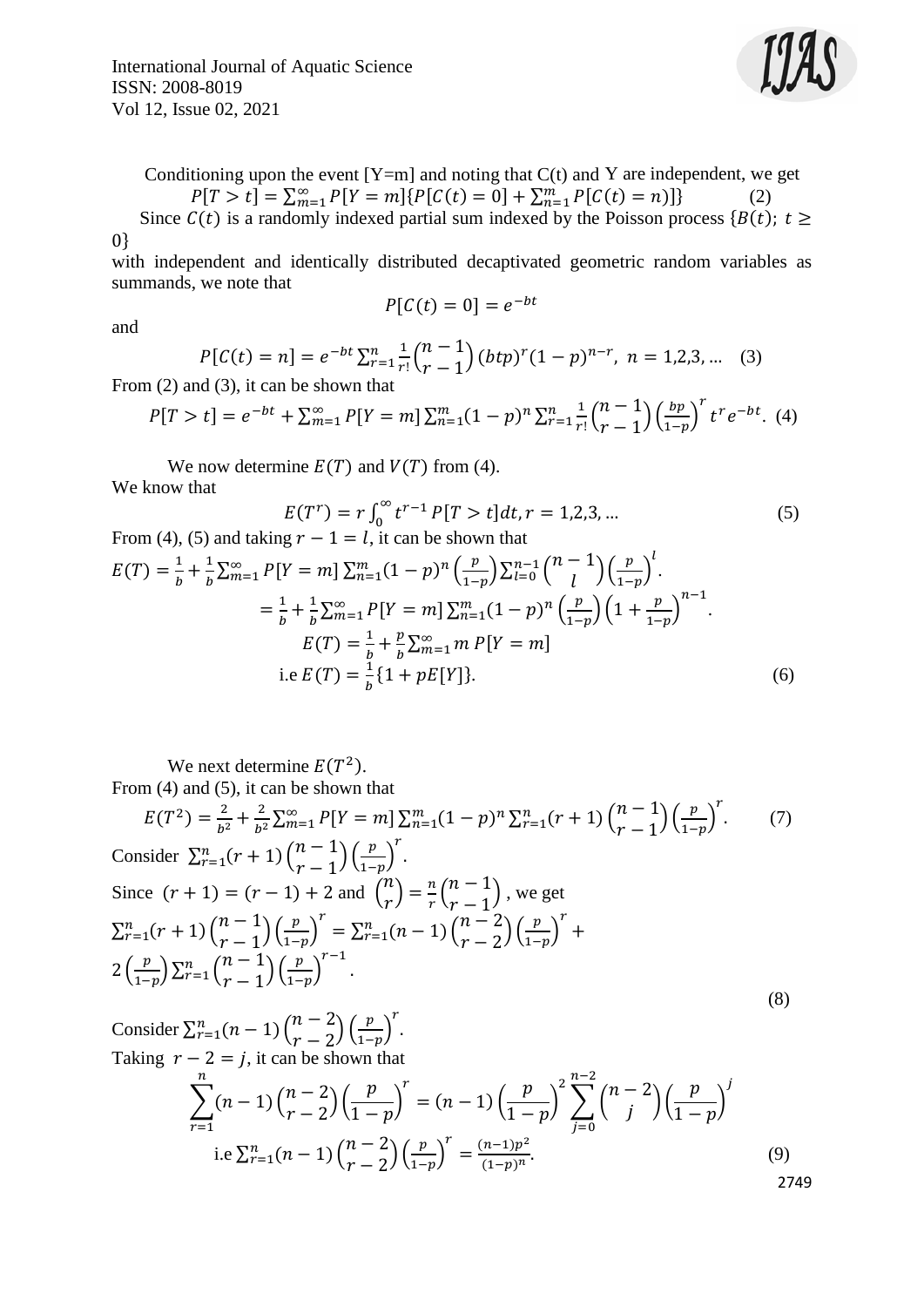International Journal of Aquatic Science ISSN: 2008-8019 Vol 12, Issue 02, 2021



Since 
$$
\sum_{r=1}^{n} {n-1 \choose r-1} \left(\frac{p}{1-p}\right)^{r-1} = \left[1 + \frac{p}{1-p}\right]^{n-1}
$$
,  
\n
$$
2\left(\frac{p}{1-p}\right) \sum_{r=1}^{n} {n-1 \choose r-1} \left(\frac{p}{1-p}\right)^{r-1} = \frac{2p}{(1-p)^n}.
$$
\n(10)  
\nFrom (8), (9) and (10), we get

From (7), (11) and (10), we get  
\n
$$
\sum_{r=1}^{n} (r+1) \binom{n-1}{r-1} \left(\frac{p}{1-p}\right)^r = \frac{(n-1)p^2 + 2p}{(1-p)^n}.
$$
\n(11)  
\nFrom (7), (11) and on simplification, we get

$$
E(T^{2}) = \frac{2}{b^{2}} + \frac{p^{2}}{b^{2}} \sum_{m=1}^{\infty} (m-1)m P[Y=m] + \frac{4p}{b^{2}} \sum_{m=1}^{\infty} m P[Y=m]
$$
  
i.e  $E(T^{2}) = \frac{1}{b^{2}} \{2 + p^{2} [E(Y^{2}) - E(Y)] + 4pE(Y)\}.$  (12)

We now find  $V(T)$ .

From (6) and (12), it can be shown that

$$
V(T) = \frac{1}{b^2} + \frac{p^2}{b^2} \{ E(Y^2) - [E(Y)]^2 \} + \frac{2p - p^2}{b^2} E(Y)
$$
  
i.e  $V(T) = \frac{1}{b^2} \{ 1 + p^2 V(Y) + p(2 - p) E(Y) \}.$  (13)

Equations (6) and (13) give the mean and variance of time to recruitment for the present model.

We next determine  $E[C(T)]$ , expected total number of exits up to time to recruitment. By Wald's Equation, expected total number of exits up to time to recruitment is given by

$$
E[C(T)] = E(X)E[B(T)].
$$
\n(14)

where  $E(X) = \frac{1}{x}$  $\frac{1}{p}$  is the common mean of decaptivated geometric random variables  $X_i$ ,  $i = 1, 2, 3, ...$ 

Since  ${B(t)}$ ;  $t \ge 0$ } is a Poisson process with rate b, we know that  $E[B(t)] = bt$ . By conditioning upon T and using law of total probability we find that

$$
E[B(T)] = b E[T]. \tag{15}
$$

From 
$$
(6)
$$
,  $(14)$  and  $(15)$ , we get

$$
E[C(T)] = \frac{1}{p} + E[Y].
$$
 (16)

Remark:

When the mandatory breakdown threshold Y is a constant threshold, analogous results for the mean and variance of time to recruitment can be obtained. In fact, if  $Y = c, c > 0$ , it can be shown that

$$
P[T > t] = e^{-bt} + \sum_{m=1}^{c} (1-p)^m \sum_{r=1}^{m} \frac{1}{r!} {m-1 \choose r-1} \left(\frac{bp}{1-p}\right)^r t^r e^{-bt}.
$$
  
\n
$$
E(T^2) = \frac{1}{b^2} \{2 + 4pc + c(c-1)p^2\}.
$$
  
\nand  
\n
$$
V(T) = \frac{1}{b^2} \{1 + 2pc - p^2c\}.
$$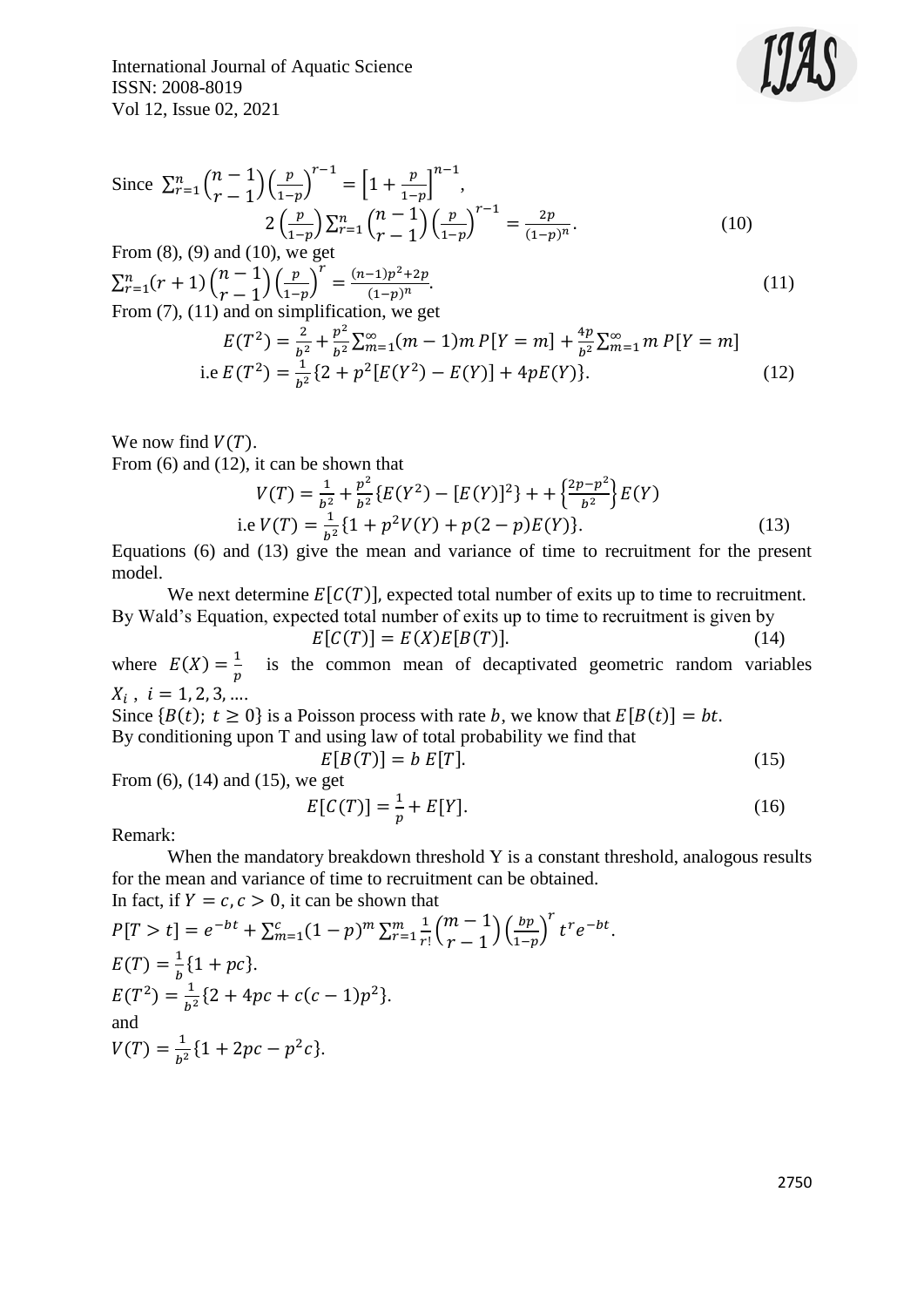

## **4. NUMERICAL ILLUSTRATION AND FINDING**

'p' and 'b' are the nodal parameters in the performance measures  $E(T)$  and  $V(T)$ . 'p' is the only nodal parameter in the performance measure  $E[C(T)]$ . It is palpable that  $E(T)$  and  $V(T)$  increase with 'p', keeping 'b',  $E(Y)$  and  $V(Y)$  fixed. But  $E[C(T)]$  decreases when p increases, keeping  $E(Y)$  fixed. These are also true logically. In fact, if 'p' increases, then  $1/p$ , the average number of exits in each cluster decreases, which implies, the average time taken for exceeding the threshold level increases, but the average total number of exits decreases.

It is also clear that  $E(T)$  and  $V(T)$  decrease when 'b' increases, keeping 'p',  $E(Y)$  and  $V(Y)$  fixed. In fact, if 'b', the average number of clusters per unit time increases, then the average time taken for exceeding the threshold level decreases and hence the mean time to recruitment decreases.

The following table gives the effect of simultaneous variation of 'p' and 'b' on the performance measures  $E(T)$  and  $V(T)$  when  $E(Y) = 150$  and  $V(Y) = 250$ .

|           | E(T)    | V(T)   |
|-----------|---------|--------|
| $\rm 0.1$ | 3.2000  | 1.2800 |
| 0.3       | 7.6667  | 2.7778 |
| $\rm 0.5$ | 10.8571 | 3.5918 |
| $\rm 0.7$ | 13.2500 | 4.0625 |
| 0.9       | 15.1111 | 4.3457 |

Tab. 1

Since  $E[C(T)]$  is independent of 'b', the following table gives effect of variation of 'p' on the performance measure  $E[C(T)]$  when  $E(Y) = 150$ .

Tab. 2

| $\boldsymbol{p}$ | E[C(T)]  |  |
|------------------|----------|--|
| 0.1              | 160.0000 |  |
| 0.3              | 153.3333 |  |
| 0.5              | 152.0000 |  |
| 0.7              | 151.4286 |  |
| 0.9              | 151.1111 |  |

## **FINDING:**

Tables (1) and (2) reflect the logical conclusions on the monotonicity of  $E(T)$ ,  $V(T)$ and  $E[C(T)]$  when the respective nodal parameters increase.

## **5. CONCLUSION**

The present work contributes to the existing literature in the sense that the model discussed in this paper is new in the context of considering (i) the number of clusters of exits forms a homogeneous Poisson process (ii) the number of exits in each cluster forms a sequence of independent and identically distributed geometric random variables and (iii) the mandatory random breakdown threshold as a positive integer valued random variable.

## **ACKNOWLEDGEMENT**